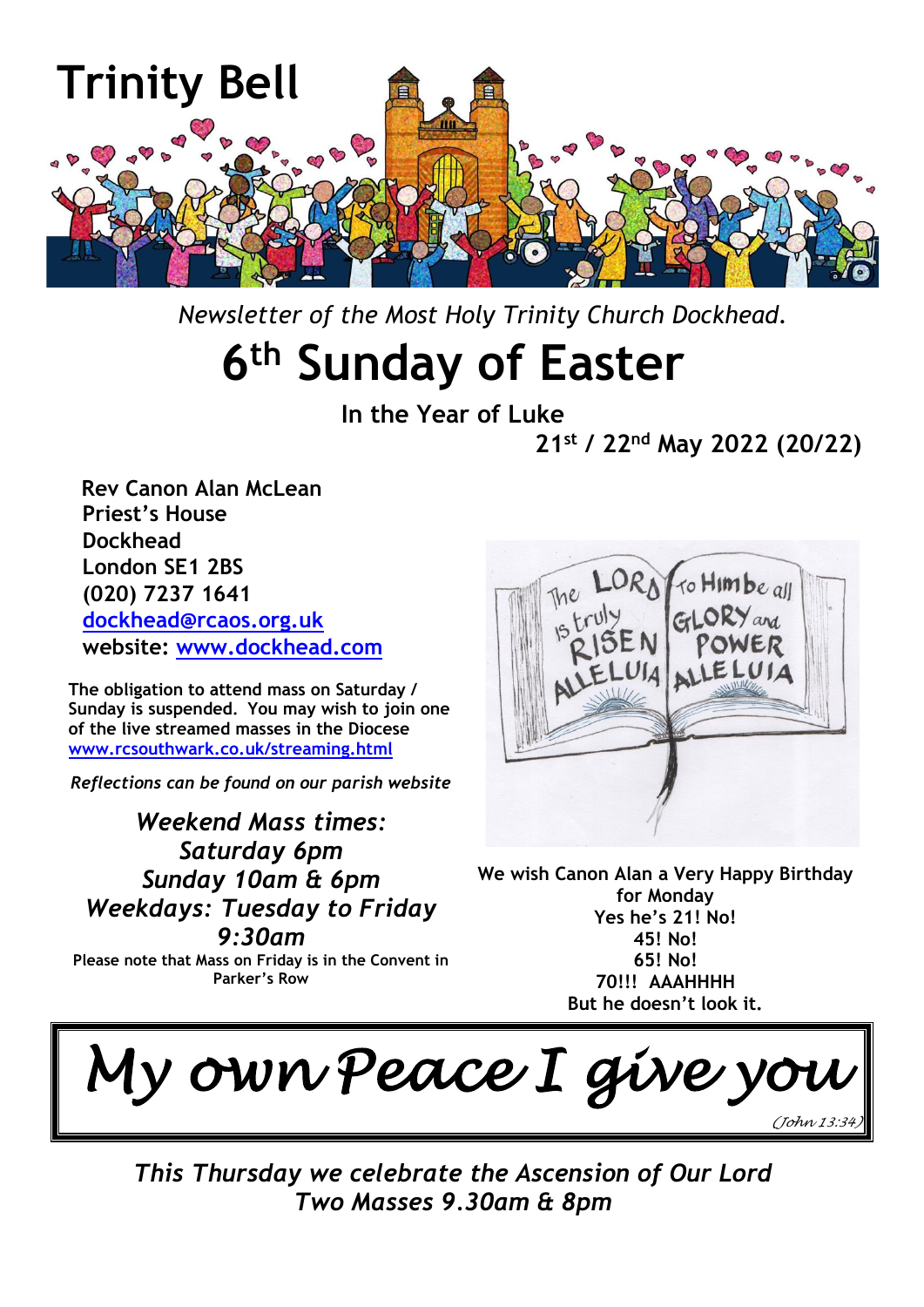#### *Sixth week of Easter, psalter week 2*

| <b>Anniversaries</b> |    |     |                                                                                                             |
|----------------------|----|-----|-------------------------------------------------------------------------------------------------------------|
| Saturday             | 21 | May | Eileen Smith, Stephen Spillane, James Percy, Keith Burroughs, Margaret<br>Godwin                            |
| Sunday               | 22 | May | Kazimir George Witich, Mary Clark, Jessica Elizabeth Difalco, Michael Thomas<br>Crawley                     |
| Monday               | 23 | Mav | Mary Hanrahan, Charlotte Pasfield, Barbara Ellen Howard, Christopher Mouat                                  |
| Tuesday              | 24 | May | Theresa Gordon, Frank O'Connor                                                                              |
| Wednesday            | 25 | Mav | Thomas O'Leary, Mary Broadhurst, Ronald James Bygraves                                                      |
| Thursday             | 26 | May | James Michael Stapleton, Violet Catherine Mayers, Nell Prosser, Cornelius<br>(Con) Northam, Richard Barrett |
| Friday               | 27 | Mav | Ann Robbins, Arthur Waterfield, Violet Ruth Say, Mary Gladys Spring                                         |
| Saturday             | 28 | May | James Daniel Hurley, Alan Woolgar                                                                           |
| Sundav               | 29 | May | Hilary Pitaluga, Timothy McCarry, Thomas Pollock, Natalina Luchmun                                          |

| <b>SAINTS &amp; FEASTDAYS</b> |    |     |                                   | <b>MASS INTENTIONS</b> |                      |  |
|-------------------------------|----|-----|-----------------------------------|------------------------|----------------------|--|
| Saturday                      | 21 | May | Feria                             | 6pm                    | Peggy Goodwin        |  |
| Sunday                        | 22 | May | 6 <sup>th</sup> Sunday Easter (c) | 10am                   | Mary Heath           |  |
|                               |    |     |                                   | 6pm                    | People of the Parish |  |
| Monday                        | 23 | May | Feria                             |                        | No Mass              |  |
| Tuesdav                       | 24 | May | Feria                             | $9:30$ am              | Chris Mouat          |  |
| Wednesday                     | 25 | May | St Bede the Venerable             | $9:30$ am              | Ellen Smitheringale  |  |
| Thursday                      | 26 | Mav | The Ascension of the Lord         | $9:30$ am              | Patrick O'Leary      |  |
|                               |    |     |                                   | 8pm                    | Private Intention    |  |
| Friday                        | 27 | May | St Augustine of Canterbury        | $9:30$ am              | Emily Faughnan       |  |
| Saturdav                      | 28 | May | Feria                             | 6pm                    | Clifford Family      |  |
| Sunday                        | 29 | May | 7 <sup>th</sup> Sunday Easter (c) | 10am                   | John Rayer           |  |
|                               |    |     |                                   | 6pm                    | People of the Parish |  |

#### *Please keep in your prayers those who are sick in our Parish*

| Aurora Awonuga<br>Martin Heaney<br>Brigid Kenny<br>Jane Collette<br>Mary Gardener<br>Linda Lawler<br>Augie Wilson<br>Sr Jean Parkes<br><b>Martin Parry</b><br><b>Pauline Marshall</b><br>Andy Tigag<br>Sr Bridie Stephens<br>Maebh Glemser | Mark Harding<br>Eileen Sullivan<br>Alma Paktiene<br><b>Andrew Swords</b><br><b>Oliver Britten</b><br>Martha Lawson<br>Isatu Mansaray<br>Jean McDonagh<br>Alison Fox<br>Loran Prentice<br>Piotr Dolata<br>Aaron Mullen<br><b>Bernadette Hutton</b> | Paul Haughey<br>Erdvilas Chodosevicius<br>Rosemary Mahendron<br>Justina Ofodu<br>Emma Kilkaed<br>Simon Gilbert<br><b>Geraldine Bird</b><br><b>Bernard Brown</b><br>Veronica Olorun-Rinu<br>Sue Gilbert<br><b>Stacey Parkinson</b><br>Marie Carlyon<br>Dr Edward Howard | Patrick O'Gorman<br>Anne Ward<br>Susan Isa<br>Grace Kamara<br><b>Eunice Ennuson</b><br><b>Ruth Lake</b><br><b>Richard McCluney</b><br>Josephine Scannlan<br>Maria Mordi<br>Harriet Wilson<br>Val Treacy<br>Margaret Donovan<br><b>Teresa Reid</b> |
|--------------------------------------------------------------------------------------------------------------------------------------------------------------------------------------------------------------------------------------------|---------------------------------------------------------------------------------------------------------------------------------------------------------------------------------------------------------------------------------------------------|------------------------------------------------------------------------------------------------------------------------------------------------------------------------------------------------------------------------------------------------------------------------|---------------------------------------------------------------------------------------------------------------------------------------------------------------------------------------------------------------------------------------------------|
|                                                                                                                                                                                                                                            | Deborah Greatorex                                                                                                                                                                                                                                 |                                                                                                                                                                                                                                                                        |                                                                                                                                                                                                                                                   |
| June Rowland                                                                                                                                                                                                                               |                                                                                                                                                                                                                                                   | Mark Harding                                                                                                                                                                                                                                                           | John Rayer                                                                                                                                                                                                                                        |
|                                                                                                                                                                                                                                            |                                                                                                                                                                                                                                                   |                                                                                                                                                                                                                                                                        |                                                                                                                                                                                                                                                   |

|          |                  |     |                 | <b>Eucharistic Minister</b> | <b>Readers</b>               |
|----------|------------------|-----|-----------------|-----------------------------|------------------------------|
| Saturday | $21^{st}$        | May | 6 <sub>pm</sub> | Arnold Storozco             | Teresa Bickerton             |
| Sunday   | 22 <sup>nd</sup> | May | 10am            | Patricia Borges             | * Bridget Treacy, Greg Olsen |
|          |                  |     | 6 <sub>pm</sub> | Neil Fell                   | Anna Bengo                   |
| Saturday | 28 <sup>th</sup> | May | 6 <sub>pm</sub> | Julie Mavaei                | Morne Adriaans               |
| Sunday   | 29 <sup>th</sup> | May | 10am            | Paul Ndede                  | * Catherine Whitaker, tbc    |
|          |                  |     | 6 <sub>pm</sub> | <b>Trevor Thirlwall</b>     | Ed Ihejirika                 |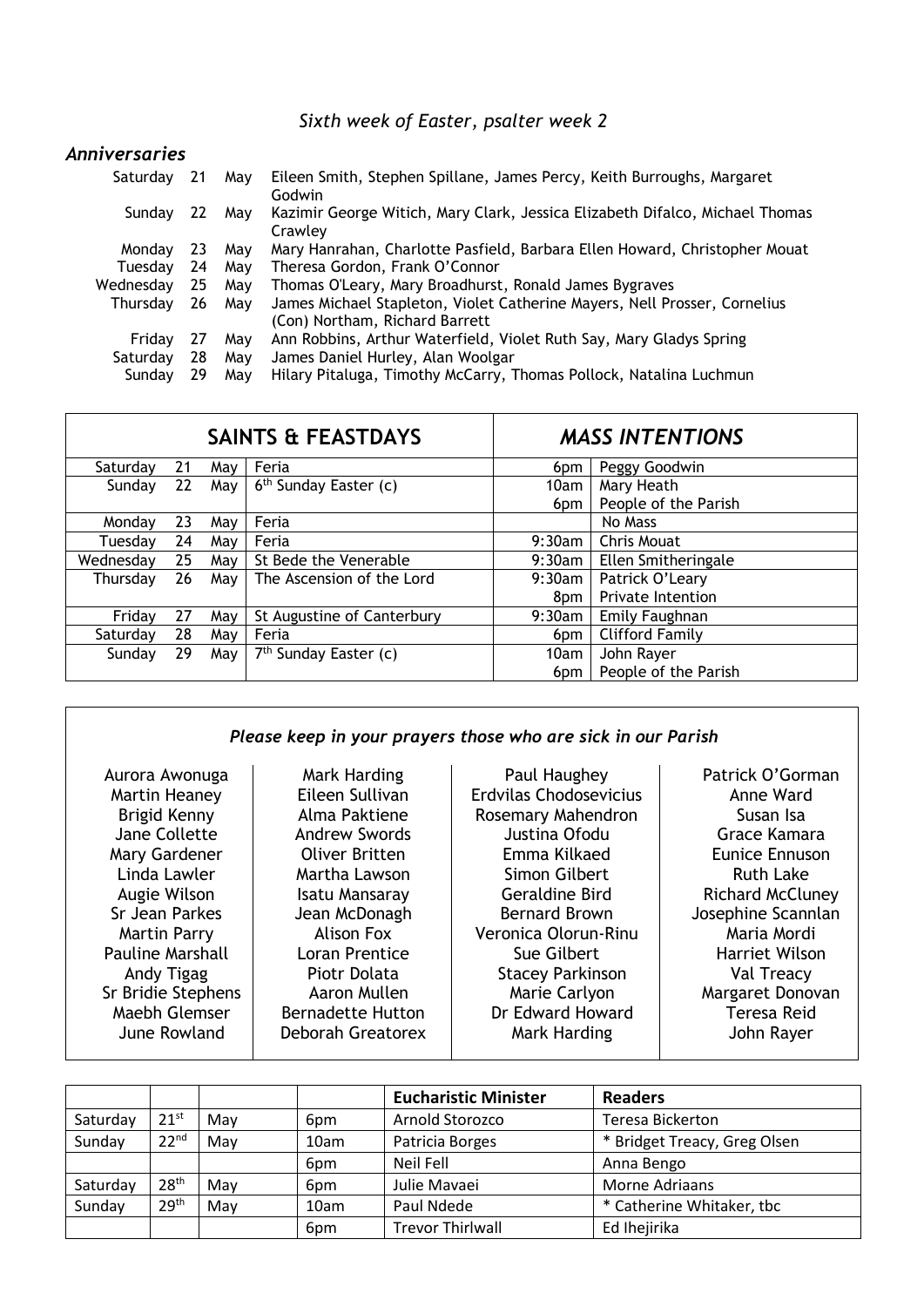#### **First Reconciliation and First Holy Communion Programme 2022**

The programme continues this Sunday at 11:10am in the Convent. Please keep the children who are preparing for First Reconciliation in your prayers.



## **Confirmation Programme 2022**

**We invite Young members of our Parish who are in Year 9 or above who have a genuine desire to be Confirmed to collect an Information Sheet from the back of the Church this weekend. Application forms need to be returned by Sunday 26th June.**



## *Praying for Peace*

*With the Psalms*

Following the successful prayer sessions during Lent, we will be continuing to pray each Monday until Pentecost Sunday for Peace.

Join us online this Monday at 7pm for 25 minutes to pray for Peace, using the Psalms. You can join from anywhere, using your phone, laptop, computer or iPad.

Zoom Meeting ID: 835 2855 7398 Passcode: PRAYER Or use this link[: https://us02web.zoom.us/j/83528557398?pwd=eEVWdWVFSW5tZ1BYVCtWWkc3Y1ZZdz09](https://us02web.zoom.us/j/83528557398?pwd=eEVWdWVFSW5tZ1BYVCtWWkc3Y1ZZdz09) 

## *ANNUAL CATHEDRAL MARRIAGE MASS*

*Are you celebrating your 1st, 10th, 25th, 40th, 50th, 60th or any later wedding anniversary this year? Or did you last year? If so, Archbishop John Wilson invites you to join him in celebrating a Mass for married couples at 3pm on Saturday July 9 at St George's Cathedral. You need to book in advance and by doing so you will then receive a personal written invitation from Archbishop John. Children (and grandchildren) are welcome to accompany you to the Mass. To book or for more details email [mflsw@rcaos.org.uk](mailto:mflsw@rcaos.org.uk) Please let Canon Alan know if you are going.*



## **Southwark Diocese Policies Please remember: -**

Baptisms: At least one parent needs to be a practising Catholic and 6 months' notice is recommended.

Marriages: At least one partner needs to be a practising Catholic and 6 months' notice is required.

*For both sacraments it will be necessary to attend a course of instruction beforehand*